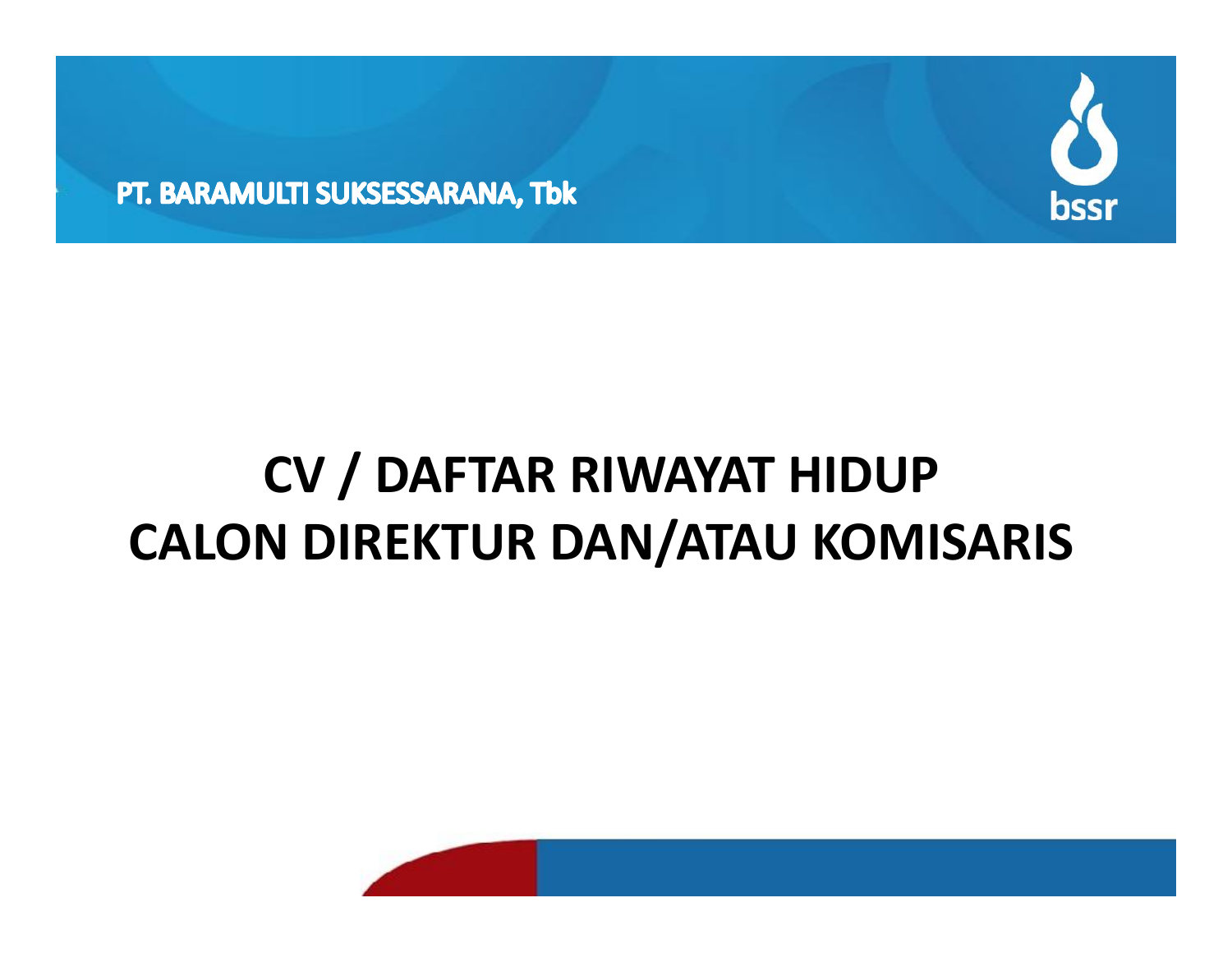### PT. BARAMULTI SUKSESSARANA, Tbk

#### **Abhishek Singh Yadav**

#### **Education Summary**

Abhishek is a Bachelor of Technology in Mechanical Engineering and an MBA in Finance. Both from premier institutions in India.

#### **Experience Summary**

- Deep knowledge of Electricity Industry, renewable Energy, Project Development, Financial Management, Bidding, Power Purchase Agreements (PPA) negotiations, Institutional Sales and Electricity trade.
- Working with Tata Power since 2009. Currently working as Chief Representative Officer- Indonesia.

#### Prior roles include:

- Leading Business Development and acquisitions of new hydro power projects in India, Nepal & Bhutan. Have been involved in projects of various sizes from early concept to commissioning.
- Worked for Strategy and Business Development function for regional & national Trading of electricity
- Experienced with sy.tems and working in cross functional, multicultural environments





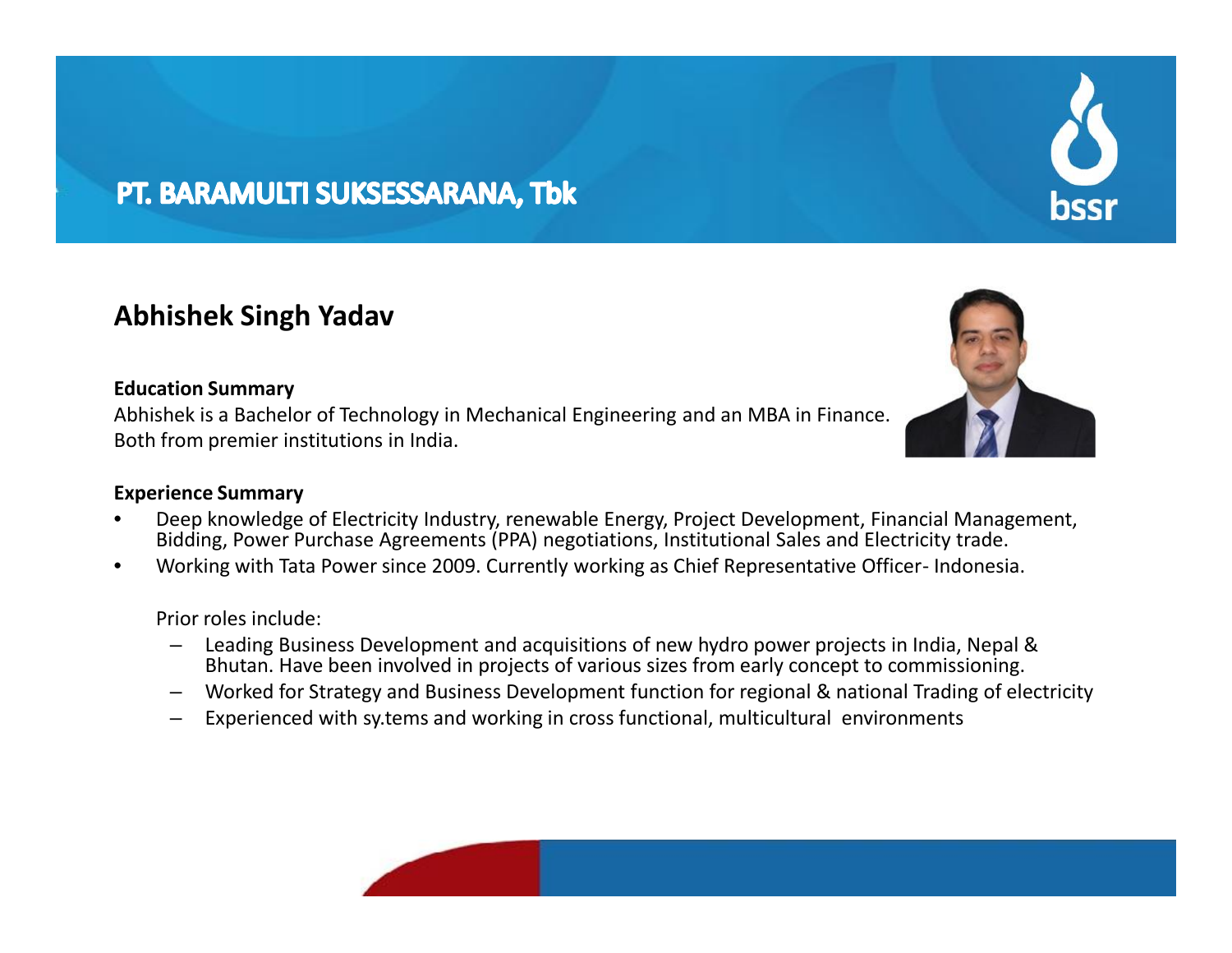### PT. BARAMULTI SUKSESSARANA, Tbk

## **Herry Tjahjana**

- Tjahjana is an Indonesian citizen and he is a 1973 graduate of the Indonesian Armed Forces Academy.
- He received a Bachelor Degree in Political Science from the Universitas Terbuka.
- He was the Lecturer / "Widya Iswara" from the *National* Resilience Institute of Republic of Indonesia / *Lembaga Ketahanan Nasional Republik Indonesia (2001 - 20013*), formerly the Commander of the Fourth Military Regional Command/Tanjung Pura (2003- 2005) in Kalimantan, as well as the Commander of the Ninth Military Regional Command/Udayana in Bali/West Nusa Tenggara/East Nusa Tenggara (2005-2006) and subsequently served as the Chief of General Staff's Operations Assistant at the Headquarters of the of the Indonesian Army whereby his last position was as the Vice Chief of Staff of the Indonesian Army (2006-2008).
- Herry Tjahjana is currently a Commisioner at PT ATPK Resources Tbk (2012 present) and PT Tower Bersama Tbk as the Independent Commissioner (2010-present)